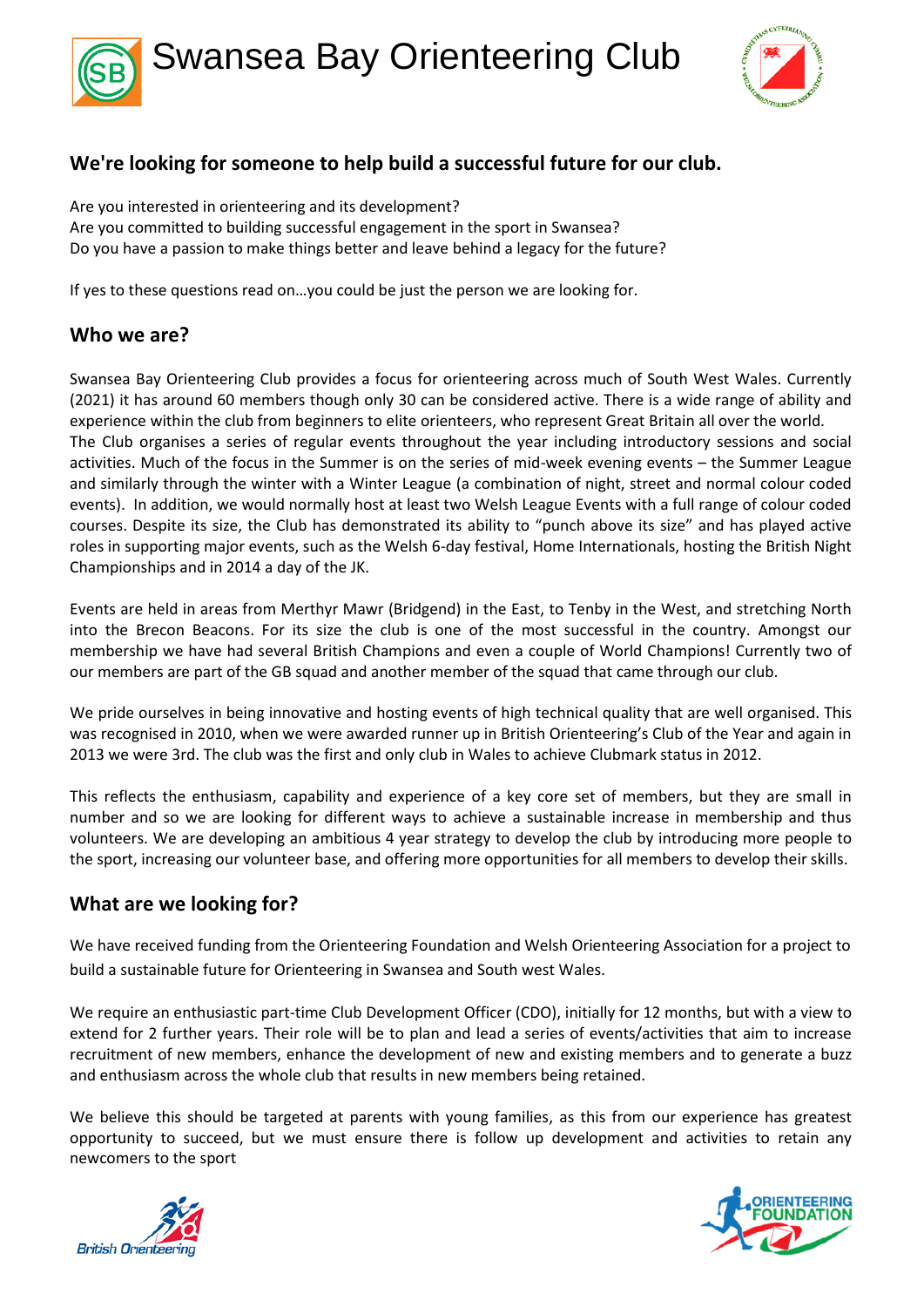

Swansea Bay Orienteering Club



The main focus for this role is to increase participation and then membership of the club and to build a more sustainable future for the club in terms of

a) our volunteer base

- b) being able to hold events
- c) our ability to support wider community engagement with City and County of Swansea & Sport Wales

d) our support to the wider Welsh Orienteering Association

So we are setting ourselves the following Objectives.

1. In first year recruit 30 new members including around 15 junior members. [Recruit]

2. Retain 80% renewal of all new members into 2023 [Retain]

3. All new and existing adult members reach TD4 or higher at end of 12 months and all juniors reach TD appropriate to their age. [Enhance]

4. In year 2 and 3 establish a coaching and development framework that will be sustainable post this project. [Enhance]

## **The Broad Approach.**

We expect the new officer to develop a plan that through its delivery will deliver the above objectives. We believe the following represent the bare bones of such a plan.

- We believe we need to provide more regular events and activities aimed at new and developing members. Intend to hold 6 Sunday park events from May to October that will be fun and engaging and family orientated.
- Enhance the promotion and marketing of the sport in the Swansea Area
- Recruitment series of 4 events in Spring timed to enable the numbers entering Summer League and other activities to be boosted.
- Regular skills sessions (Step up programme) aimed at new members to continue to build confidence and skills so they enjoy the events more. Aim to schedule these during the summer and offers support at our local events.
- To link to the Swansea schools project when that is able to start (delayed by Covid) and build on this. (This project was a joint project with the council to train teachers to deliver simple orienteering sessions in their schools with aim of having a mini schools competition. All schools involved have had their grounds mapped as part of the project, but awaiting clearance to restart project).
- Work with Swansea Council and others to integrate Orienteering into their delivery plans eg: Swansea Council Park Lives activity (cf. "Summer of Fun" activity in 2021).

### **Role specific duties**

The Development Officer will carry out tasks that fulfil the Objectives of the role and will vary based on the strengths of the individual holding the post. The exact tasks will be for agreement with the SBOC Committee and are expected to include some/all of the following:



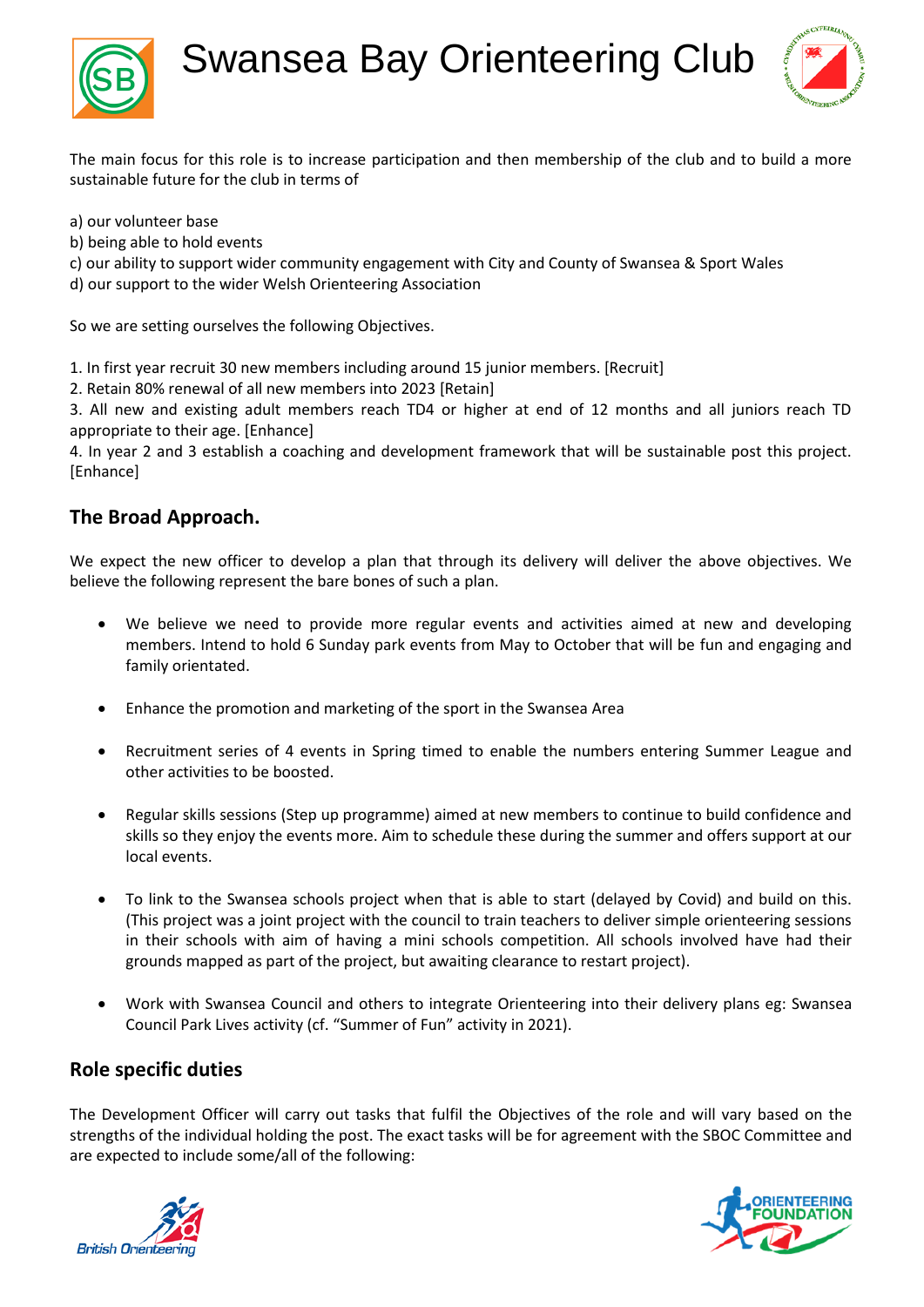# Swansea Bay Orienteering Club





- Be a friendly and well-known contact for SBOC members of all levels of experience, and seek to encourage high levels of participation from club members.
- Work to complement the SBOC/Swansea Council Schools Project to exploit any opportunities to enable transition into mainstream club activities.
- Encourage participation in orienteering through development of relationships with community groups and through effective advertising.
- Coordinate a programme of regular local events and be a first contact for new participants to orienteering, presenting a knowledgeable, welcoming and friendly persona.
- Coordinate a clear development programme, including training and mentoring for club volunteers to acquire qualifications and experience.
- Coordinate a clear coaching and development programme for new and existing members that allows progression at all levels of skill.
- Support existing club coaches within the above program.
- Network with the Welsh Orienteering Association, other clubs and similar organisations, eg Outdoor Active Partnership to develop best practice, improve the image of orienteering and share knowledge & resources.
- Undertake other activities as required by SBOC.

## **Skills, attributes and experiences**

We are looking for a self-motivated, proactive, organised and passionate orienteer with experience of planning and organising successful orienteering events. The ideal candidate will have the following skills and experience:

### **Essential criteria**

- Demonstrated ability to work in collaboration with club members and independently
- Good project management skills
- A friendly, responsive and professional attitude towards club members, and members of the public and other organisations
- An excellent working knowledge of the sport of orienteering
- A full current UK driving licence, a car, and appropriate insurance for business use
- Current Disclosure Barring Service certificate
- Excellent verbal and written communication and marketing skills
- Good administrative IT skills (e.g. Microsoft Office, or equivalent; web content editing and use social media to market the club and its activities)
- Experience with orienteering software (OCAD; Condes and/or Purple Pen; Autodownload/SITiming
- Based in the area local to the club

#### **Desirable criteria**

- Orienteering coaching qualification
- An excellent working knowledge of orienteering at beginner and junior levels
- A relevant sports development qualification
- Qualification to deliver Teaching Orienteering Part 1 courses
- 1st Aid qualification
- Good availability on Saturdays or Sundays throughout the year.
- Available for some evening sessions or meetings too